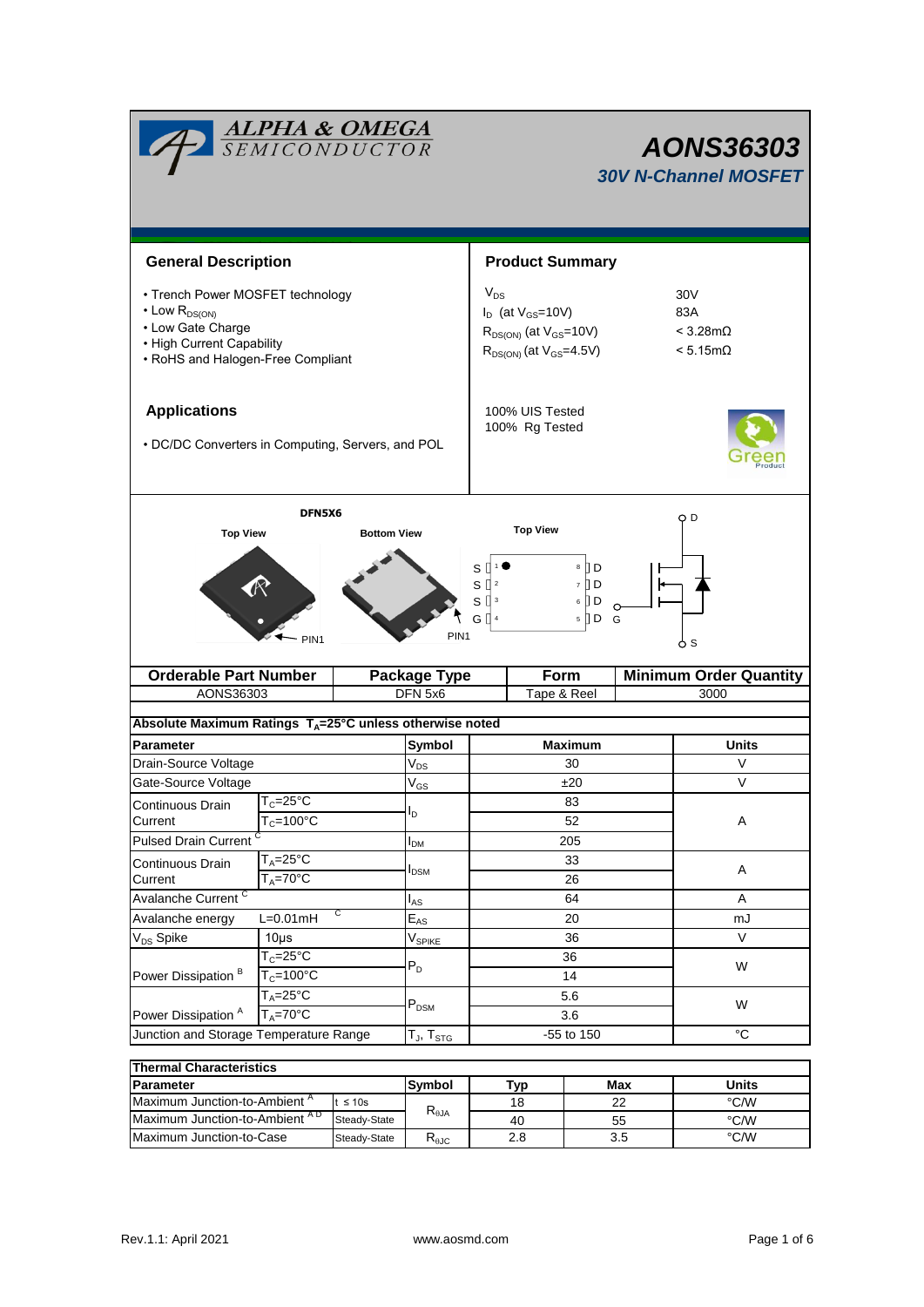

#### **Electrical Characteristics (TJ=25°C unless otherwise noted)**

| <b>Symbol</b>                          | Parameter                                                               | <b>Conditions</b>                                                                           |                     | Min | <b>Typ</b> | <b>Max</b>   | <b>Units</b> |  |  |  |  |  |
|----------------------------------------|-------------------------------------------------------------------------|---------------------------------------------------------------------------------------------|---------------------|-----|------------|--------------|--------------|--|--|--|--|--|
| <b>STATIC PARAMETERS</b>               |                                                                         |                                                                                             |                     |     |            |              |              |  |  |  |  |  |
| $BV_{DSS}$                             | Drain-Source Breakdown Voltage                                          | $I_D = 250 \mu A$ , $V_{GS} = 0V$                                                           |                     | 30  |            |              | $\vee$       |  |  |  |  |  |
| $I_{DSS}$                              | Zero Gate Voltage Drain Current                                         | $V_{DS}$ =30V, $V_{GS}$ =0V                                                                 |                     |     |            | 1            | μA           |  |  |  |  |  |
|                                        |                                                                         |                                                                                             | $T_J = 55^{\circ}C$ |     |            | 5            |              |  |  |  |  |  |
| $\mathsf{l}_{\mathsf{GSS}}$            | Gate-Body leakage current                                               | $V_{DS} = 0V$ , $V_{GS} = \pm 20V$                                                          |                     |     |            | ±100         | nA           |  |  |  |  |  |
| $V_{GS(th)}$                           | Gate Threshold Voltage                                                  | $V_{DS} = V_{GS}$ , $I_D = 250 \mu A$                                                       |                     | 1.4 | 1.8        | 2.2          | $\vee$       |  |  |  |  |  |
| $R_{DS(ON)}$                           | Static Drain-Source On-Resistance                                       | $V_{GS}$ =10V, $I_{D}$ =20A                                                                 |                     |     | 2.73       | 3.28         | $m\Omega$    |  |  |  |  |  |
|                                        |                                                                         |                                                                                             | $T_J = 125$ °C      |     | 3.55       | 4.35         |              |  |  |  |  |  |
|                                        |                                                                         | $V_{GS} = 4.5V, I_D = 20A$                                                                  |                     | 4   | 5.15       | $m\Omega$    |              |  |  |  |  |  |
| $g_{FS}$                               | <b>Forward Transconductance</b>                                         | $V_{DS}$ =5V, $I_D$ =20A                                                                    |                     |     | 100        |              | S            |  |  |  |  |  |
| $V_{SD}$                               | $IS=1A, VGS=0V$<br>Diode Forward Voltage                                |                                                                                             |                     |     | 0.7        | $\mathbf{1}$ | V            |  |  |  |  |  |
| Is                                     | Maximum Body-Diode Continuous Current                                   |                                                                                             |                     | 40  | A          |              |              |  |  |  |  |  |
|                                        | <b>DYNAMIC PARAMETERS</b>                                               |                                                                                             |                     |     |            |              |              |  |  |  |  |  |
| $C_{\text{iss}}$                       | Input Capacitance                                                       | $V_{GS}$ =0V, $V_{DS}$ =15V, f=1MHz                                                         |                     |     | 1320       |              | pF           |  |  |  |  |  |
| $C_{\rm oss}$                          | <b>Output Capacitance</b>                                               |                                                                                             |                     |     | 350        |              | pF           |  |  |  |  |  |
| $C_{\text{rss}}$                       | Reverse Transfer Capacitance                                            |                                                                                             |                     | 54  |            | рF           |              |  |  |  |  |  |
| $R_{g}$                                | Gate resistance                                                         | $f = 1$ MHz                                                                                 |                     | 0.7 | 1.5        | 2.3          | Ω            |  |  |  |  |  |
|                                        | <b>SWITCHING PARAMETERS</b>                                             |                                                                                             |                     |     |            |              |              |  |  |  |  |  |
| $Q_q(10V)$                             | <b>Total Gate Charge</b>                                                | $V_{GS}$ =10V, $V_{DS}$ =15V, $I_{D}$ =20A                                                  |                     |     | 19         | 32           | nC           |  |  |  |  |  |
| $Q_q(4.5V)$                            | <b>Total Gate Charge</b>                                                |                                                                                             |                     |     | 10         | 16           | nC           |  |  |  |  |  |
| $Q_{gs}$                               | Gate Source Charge                                                      |                                                                                             |                     |     | 3.3        |              | nC           |  |  |  |  |  |
| $\mathsf{Q}_{\underline{\mathsf{gd}}}$ | Gate Drain Charge                                                       |                                                                                             |                     |     | 3.6        |              | nC           |  |  |  |  |  |
| $t_{D(on)}$                            | Turn-On DelayTime                                                       |                                                                                             |                     |     | 8          |              | ns           |  |  |  |  |  |
| t,                                     | Turn-On Rise Time                                                       | $V_{GS}$ =10V, $V_{DS}$ =15V, R <sub>L</sub> =0.75 $\Omega$ ,<br>$R_{\text{GEN}} = 3\Omega$ |                     |     | 3          |              | ns           |  |  |  |  |  |
| $t_{D(off)}$                           | Turn-Off DelayTime                                                      |                                                                                             |                     |     | 20         |              | ns           |  |  |  |  |  |
| $t_f$                                  | <b>Turn-Off Fall Time</b>                                               |                                                                                             |                     |     | 3          |              | ns           |  |  |  |  |  |
| $\mathsf{t}_\mathsf{rr}$               | Body Diode Reverse Recovery Time                                        | $I_F = 20A$ , di/dt=500A/ $\mu$ s                                                           |                     | 11  |            | ns           |              |  |  |  |  |  |
| $Q_{rr}$                               | $I_F = 20A$ , di/dt=500A/ $\mu$ s<br>Body Diode Reverse Recovery Charge |                                                                                             |                     | 17  |            | nC           |              |  |  |  |  |  |

A. The value of R<sub>0JA</sub> is measured with the device mounted on 1in<sup>2</sup> FR-4 board with 2oz. Copper, in a still air environment with T<sub>A</sub> =25° C. The Power dissipation P<sub>DSM</sub> is based on R <sub>0JA</sub> t≤ 10s and the maximum allowed junction temperature of 150°C. The value in any given application depends on the user's specific board design.

B. The power dissipation P<sub>D</sub> is based on T<sub>J(MAX)</sub>=150°C, using junction-to-case thermal resistance, and is more useful in setting the upper dissipation<br>limit for cases where additional heatsinking is used.

C. Single pulse width limited by junction temperature  $T_{J(MAX)}$ =150°C.

D. The  $R_{qJA}$  is the sum of the thermal impedance from junction to case  $R_{qJC}$  and case to ambient.

E. The static characteristics in Figures 1 to 6 are obtained using <300us pulses, duty cycle 0.5% max.

F. These curves are based on the junction-to-case thermal impedance which is measured with the device mounted to a large heatsink, assuming a maximum junction temperature of  $T_{J(MAX)}$ =150°C. The SOA curve provides a single pulse rating.

G. The maximum current rating is package limited.

H. These tests are performed with the device mounted on 1 in<sup>2</sup> FR-4 board with 2oz. Copper, in a still air environment with T<sub>A</sub>=25°C.

APPLICATIONS OR USES AS CRITICAL COMPONENTS IN LIFE SUPPORT DEVICES OR SYSTEMS ARE NOT AUTHORIZED. AOS DOES NOT ASSUME ANY LIABILITY ARISING OUT OF SUCH APPLICATIONS OR USES OF ITS PRODUCTS. AOS RESERVES THE RIGHT TO MAKE CHANGES TO PRODUCT SPECIFICATIONS WITHOUT NOTICE. IT IS THE RESPONSIBILITY OF THE CUSTOMER TO EVALUATE SUITABILITY OF THE PRODUCT FOR THEIR INTENDED APPLICATION. CUSTOMER SHALL COMPLY WITH APPLICABLE LEGAL REQUIREMENTS, INCLUDING ALL APPLICABLE EXPORT CONTROL RULES, REGULATIONS AND LIMITATIONS.

AOS' products are provided subject to AOS' terms and conditions of sale which are set forth at: http://www.aosmd.com/terms\_and\_conditions\_of\_sale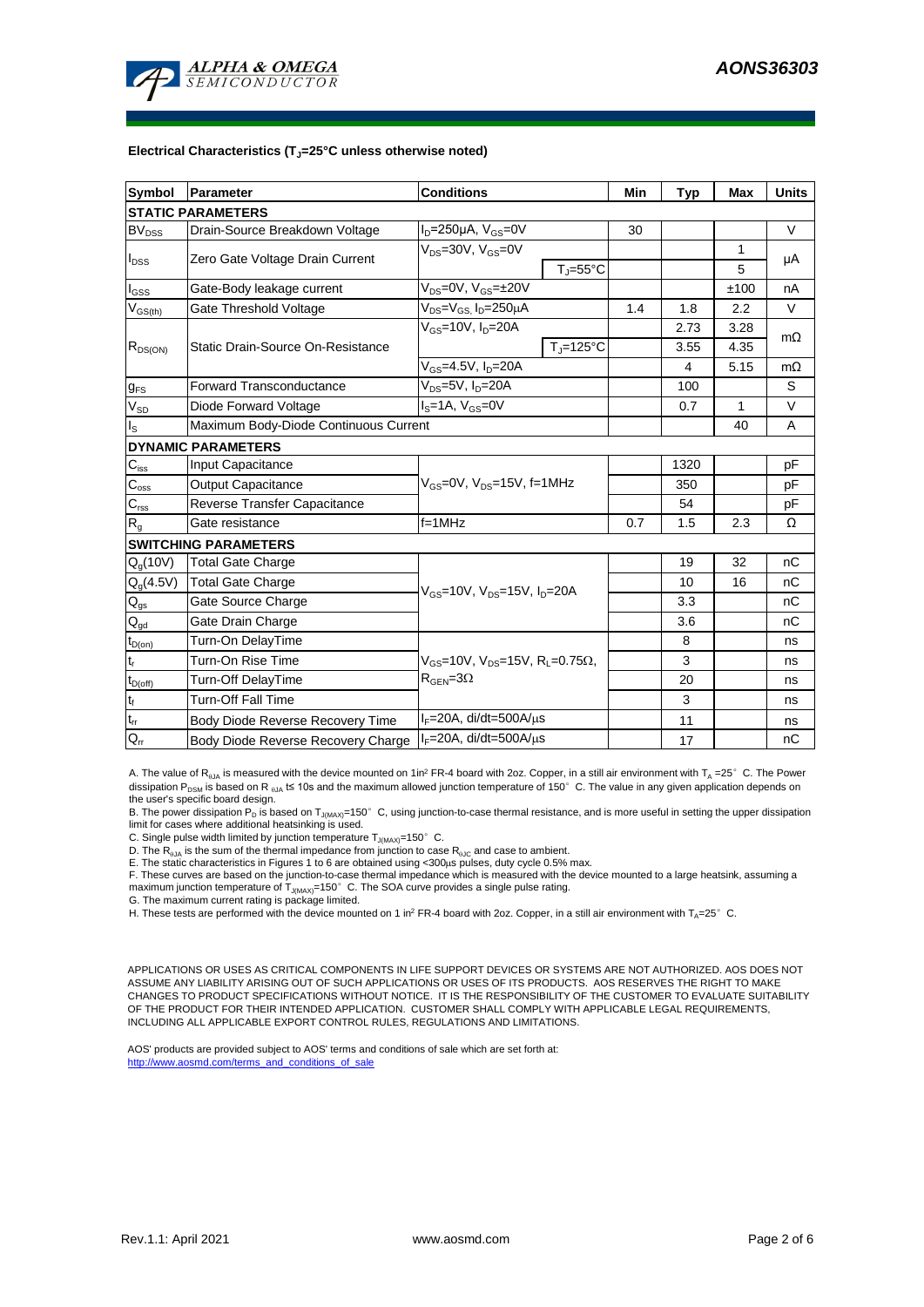

### **TYPICAL ELECTRICAL AND THERMAL CHARACTERISTICS**

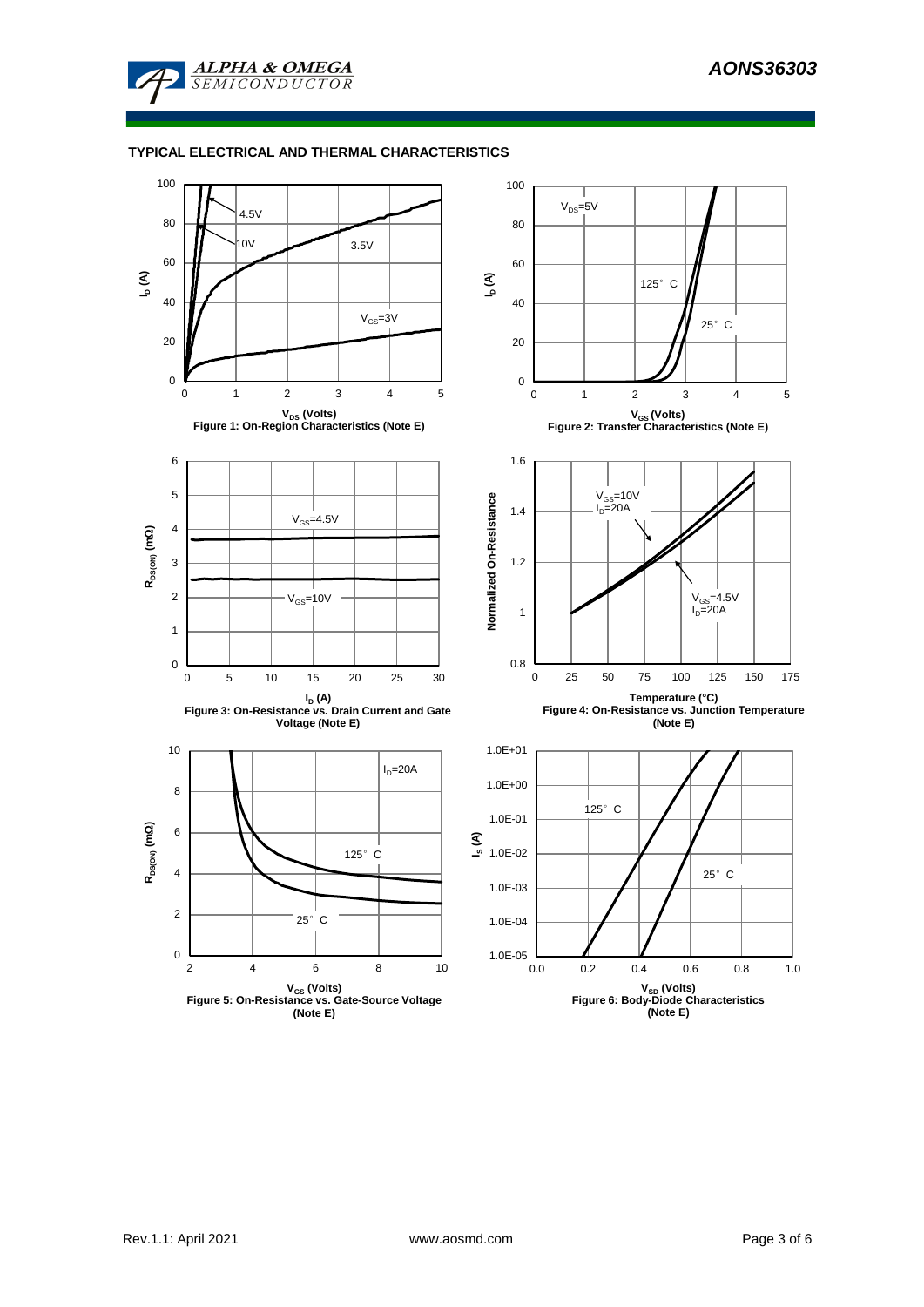

### **TYPICAL ELECTRICAL AND THERMAL CHARACTERISTICS**



**Figure 11: Normalized Maximum Transient Thermal Impedance (Note F)**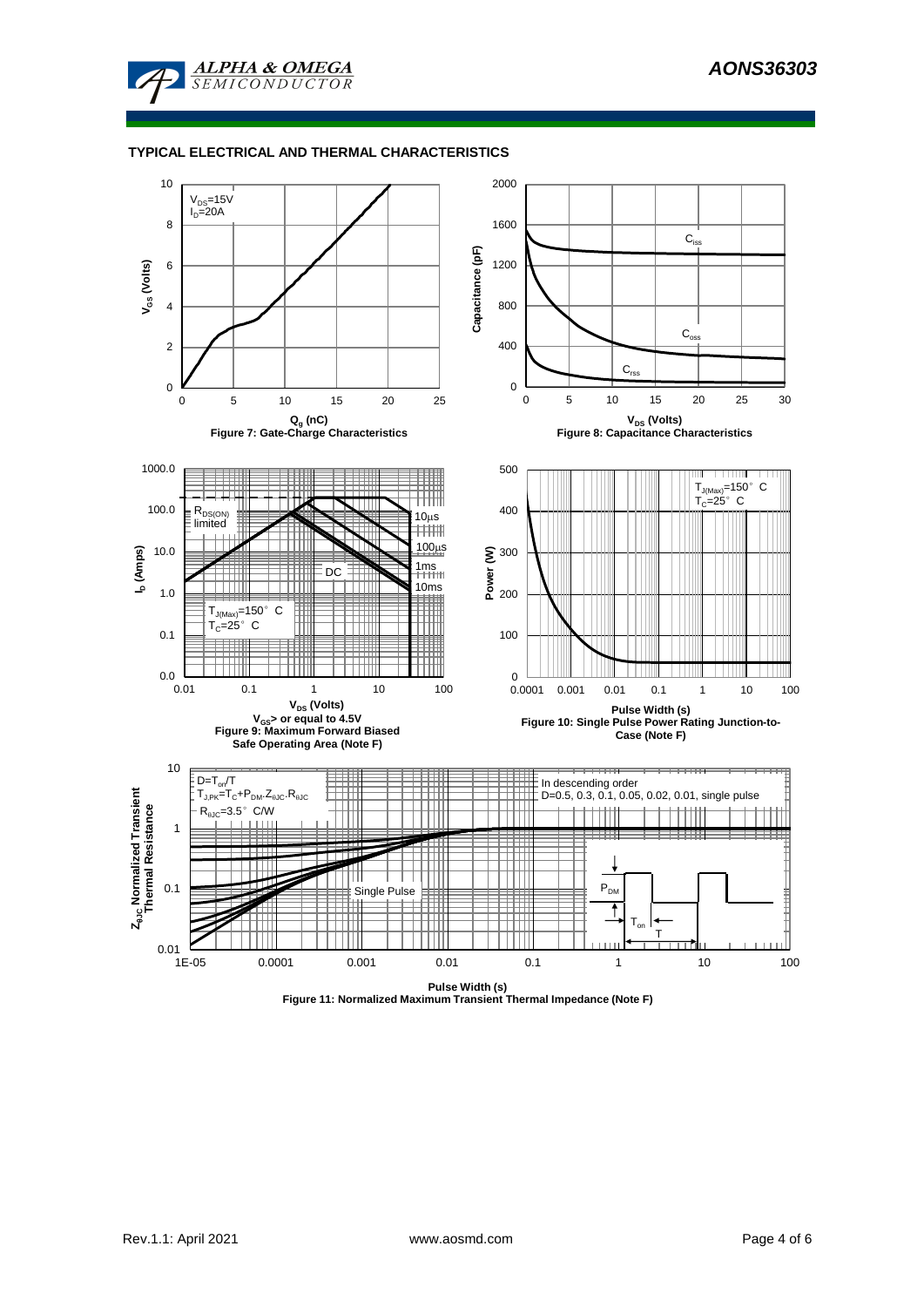

### **TYPICAL ELECTRICAL AND THERMAL CHARACTERISTICS**